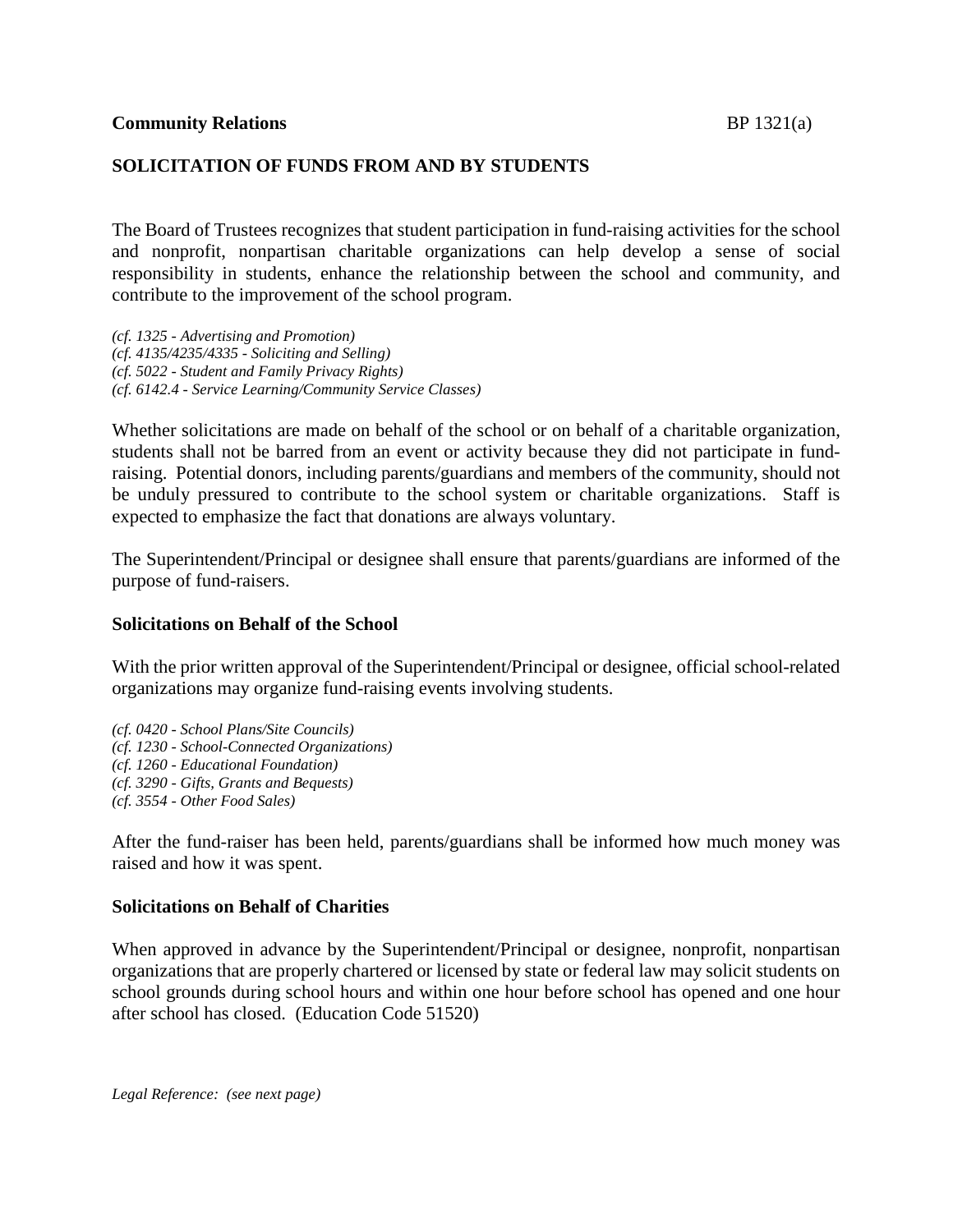#### BP 1321(b)

# **SOLICITATION OF FUNDS FROM AND BY STUDENTS** (continued)

*Legal Reference:*

*EDUCATION CODE 51520 Prohibited solicitations on school premises 51521 Unlawful solicitations of contribution or purchase of personal property for benefit of public school or student body; exception BUSINESS AND PROFESSIONS CODE 17510-17510.95 Charitable solicitations PENAL CODE 319-329 Raffles REVENUE AND TAX CODE 6361 Sales tax exemption for certain sales CODE OF REGULATIONS, TITLE 8 11706 Dangerous activities and occupations*

*Management Resources:*

*CSBA PUBLICATIONS Healthy Food Policy Resource Guide, 2003 WEB SITES Office of the Attorney General: https://oag.ca.gov*

Policy **CUDDEBACK UNION ELEMENTARY SCHOOL DISTRICT** adopted: December 11, 2019 Carlotta, California